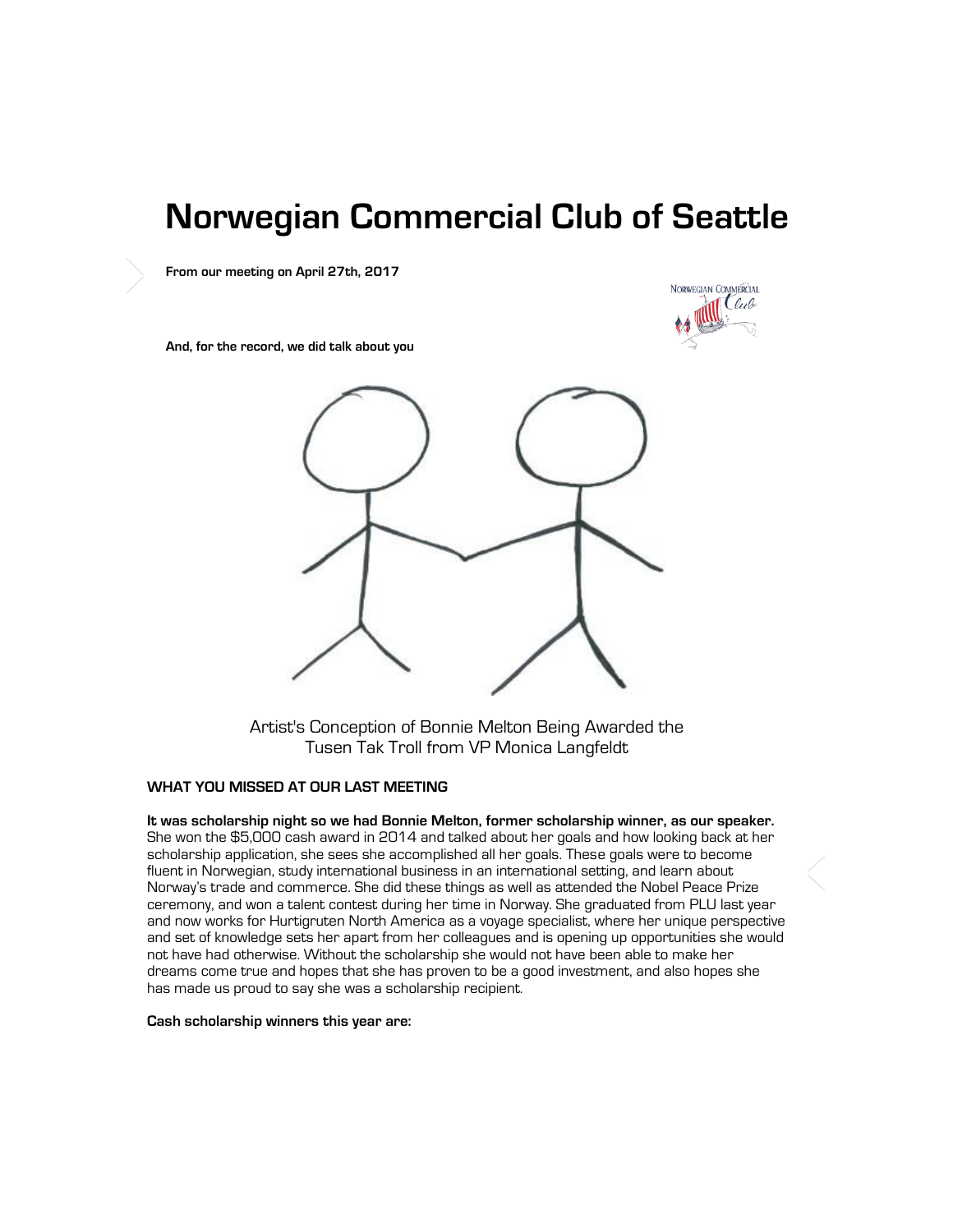Ian Svasaand of Pacific Lutheran University Riley Gabriel, Northwest School of Wooden Boatbuilding Emma Lundsford, Seattle Pacific University **Doug Warne Scholarship Fund** Robyn Emery \$1,000 for airfare She will be attending University of Oslo's summer school program for which she already has a full scholarship

#### **Minutes were accepted (Minutes submitted by Debbi Larson of Skagit Bank) Slate of Nominees were presented:**

President: Monica Langfeldt Vice-President: Deane Motis Secretary: Debbi Larson Treasurer: Cory Nelson Membership Secretary: Ozzie Kvithammer Trustee: Aaron Overland

#### **17th of May Committee**

Tickets are being sold for the luncheon at the lodge office on Monday, Wednesday and Friday Coffee and cake will be served after lunch downstairs NCC will have a happy hour before the parade

**May 13th** - Sons of Norway Happy Hour \$5

#### **Announcements**

Building caretaker Gary had 3 mini strokes today so we need help putting tables and chairs away tonight

**July 9 Seafood Fest-** 50 boats can be at Pac Fish

#### **No Old Business**

## **New Business-The board recommends and membership approved donations be made from NCC to:**

Ballard NW Senior Center \$1,000 Ballard High School Maritime Academy \$1,000 LEBA \$1,000 Nordic Heritage Museum \$1,000 Ballard Food Bank \$500

**Dinner Winner – Tor Tollefson Membership Cash Drawing \$60-no winner so \$70 next time Raffle winner – Anne-Lise Berger**

#### **OUR NEXT MEETING IS THIS THURSDAY, May 11th**

**SPEAKER: Kim Nesselquist talks about the upcoming May 17th celebration (next week people)**

**MENU: (and you're glad you asked, aren't you?) Kumla w/ salted lamb, Norwegian sausage, mashed rutabagas, cauliflower soup & dessert!** 

- Members \$25 (if you pre-register)
- \$30 for drop in members